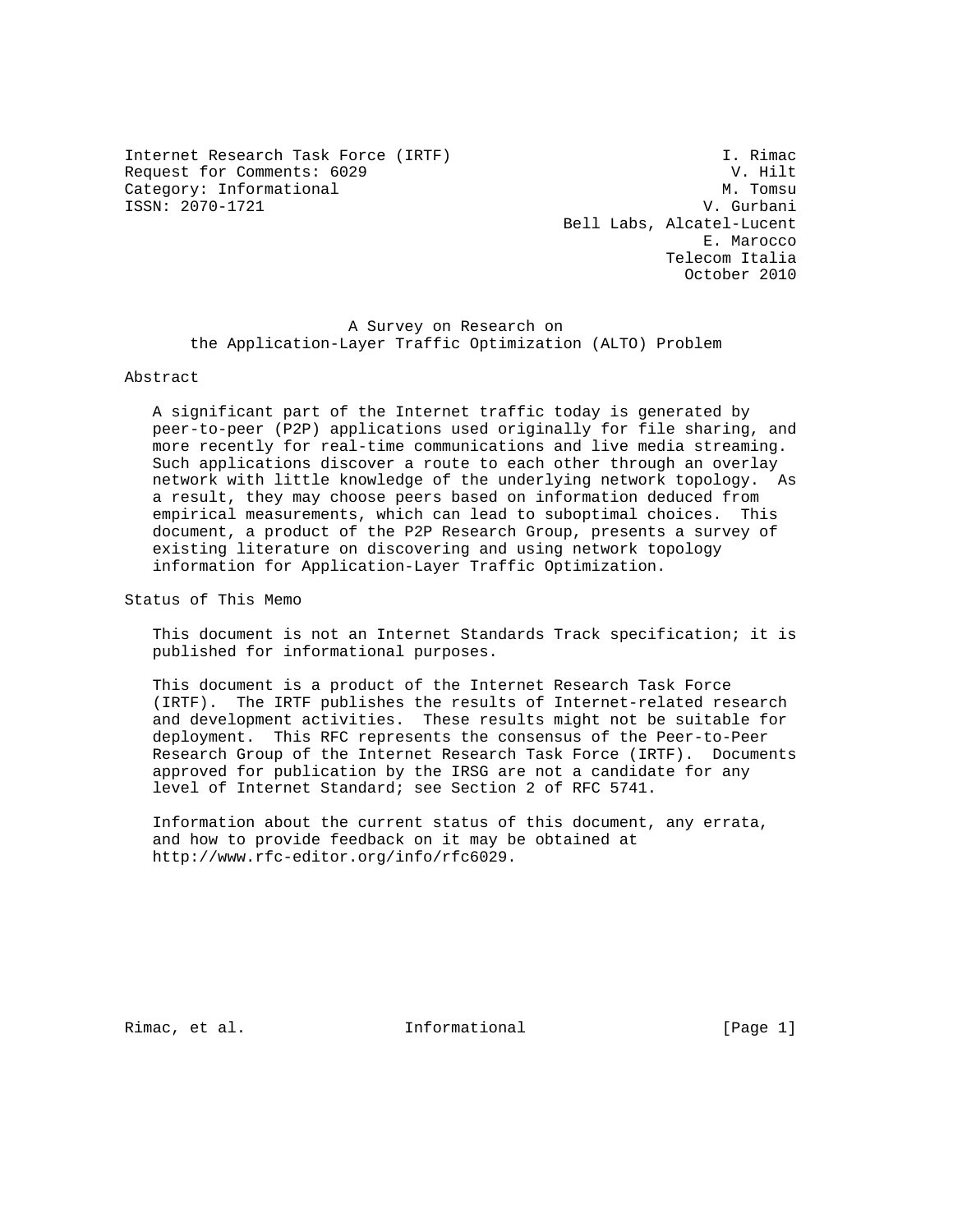Copyright Notice

 Copyright (c) 2010 IETF Trust and the persons identified as the document authors. All rights reserved.

 This document is subject to BCP 78 and the IETF Trust's Legal Provisions Relating to IETF Documents (http://trustee.ietf.org/license-info) in effect on the date of publication of this document. Please review these documents carefully, as they describe your rights and restrictions with respect to this document.

# Table of Contents

|                                                                     |  | 4 |
|---------------------------------------------------------------------|--|---|
| 2. Survey of Existing Literature                                    |  | 4 |
| 2.1. Application-Level Topology Estimation 5                        |  |   |
| 2.2. Topology Estimation through Layer Cooperation 8                |  |   |
| 2.2.1. P4P Architecture 9                                           |  |   |
| 2.2.2. Oracle-Based ISP-P2P Collaboration 9                         |  |   |
| 2.2.3. ISP-Driven Informed Path Selection (IDIPS) Service 10        |  |   |
| Application-Level Topology Estimation and the ALTO Problem 10<br>3. |  |   |
| 4 <sub>1</sub>                                                      |  |   |
| 4.1. Coordinate Estimation or Path Latencies? 12                    |  |   |
| 4.2.                                                                |  |   |
| 4.3. Information Integrity 12                                       |  |   |
| 4.4. Richness of Topological Information 13                         |  |   |
| 4.5.                                                                |  |   |
| Negative Impact of Over-Localization 13<br>4.6.                     |  |   |
| 5. Security Considerations 14                                       |  |   |
| б.                                                                  |  |   |
| 7 <sup>1</sup>                                                      |  |   |

Rimac, et al. 1nformational 1999 [Page 2]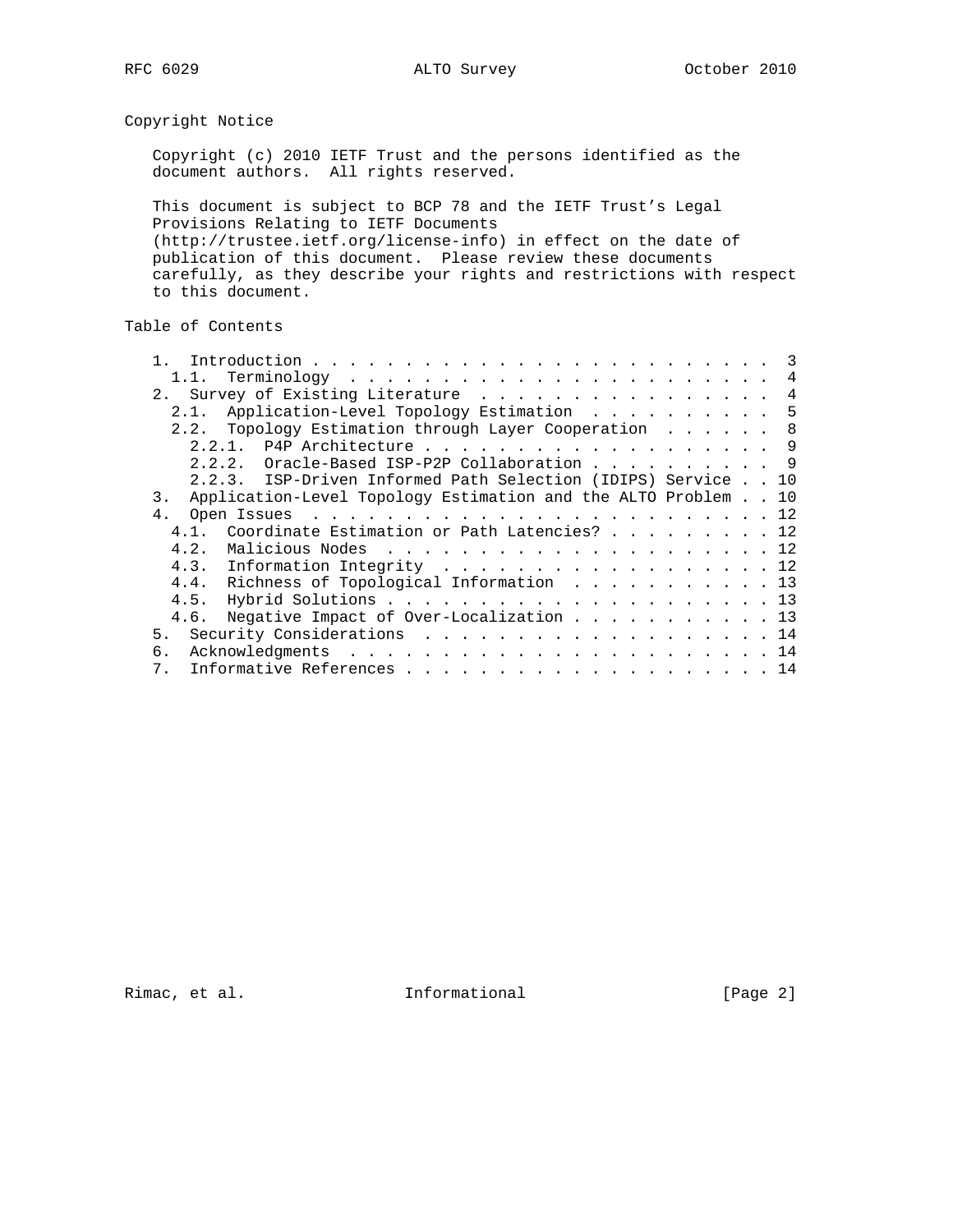## 1. Introduction

 A significant part of today's Internet traffic is generated by peer to-peer (P2P) applications, used originally for file sharing, and more recently for real-time multimedia communications and live media streaming. P2P applications pose serious challenges to the Internet infrastructure; by some estimates, P2P systems are so popular that they make up anywhere between 40% and 85% of the entire Internet traffic [Karagiannis], [LightReading], [LinuxReviews], [Parker], [Glasner].

 P2P systems ensure that popular content is replicated at multiple instances in the overlay. But perhaps ironically, a peer searching for that content may ignore the topology of the latent overlay network and instead select among available instances based on information it deduces from empirical measurements, which in some particular situations may lead to suboptimal choices. For example, a shorter round-trip time estimation is not indicative of the bandwidth and reliability of the underlying links, which have more of an influence than delay for large file transfer P2P applications.

 Most Distributed Hash Tables (DHT) -- the data structures that impose a specific ordering for P2P overlays -- use greedy forwarding algorithms to reach their destination, making locally optimal decisions that may not turn out to be globally optimized [Gummadi]. This naturally leads to the Application-Layer Traffic Optimization (ALTO) problem [RFC5693]: how to best provide the topology of the underlying network while at the same time allowing the requesting node to use such information to effectively reach the node on which the content resides. Thus, it would appear that P2P networks with their application-layer routing strategies based on overlay topologies are in direct competition against the Internet routing and topology.

 One way to solve the ALTO problem is to build distributed application-level services for location and path selection [Francis], [Ng], [Dabek], [Costa], [Wong], [Madhyastha] in order to enable peers to estimate their position in the network and to efficiently select their neighbors. Similar solutions have been embedded into P2P applications such as Vuze [Vuze]. A slightly different approach is to have the Internet service provider (ISP) take a proactive role in the routing of P2P application traffic; the means by which this can be achieved have been proposed [Aggarwal], [Xie], [Saucez]. There is an intrinsic struggle between the layers -- P2P overlay and network underlay  $--$  when performing the same service (routing); however, there are strategies to mitigate this dichotomy [Seetharaman].

Rimac, et al. 1nformational [Page 3]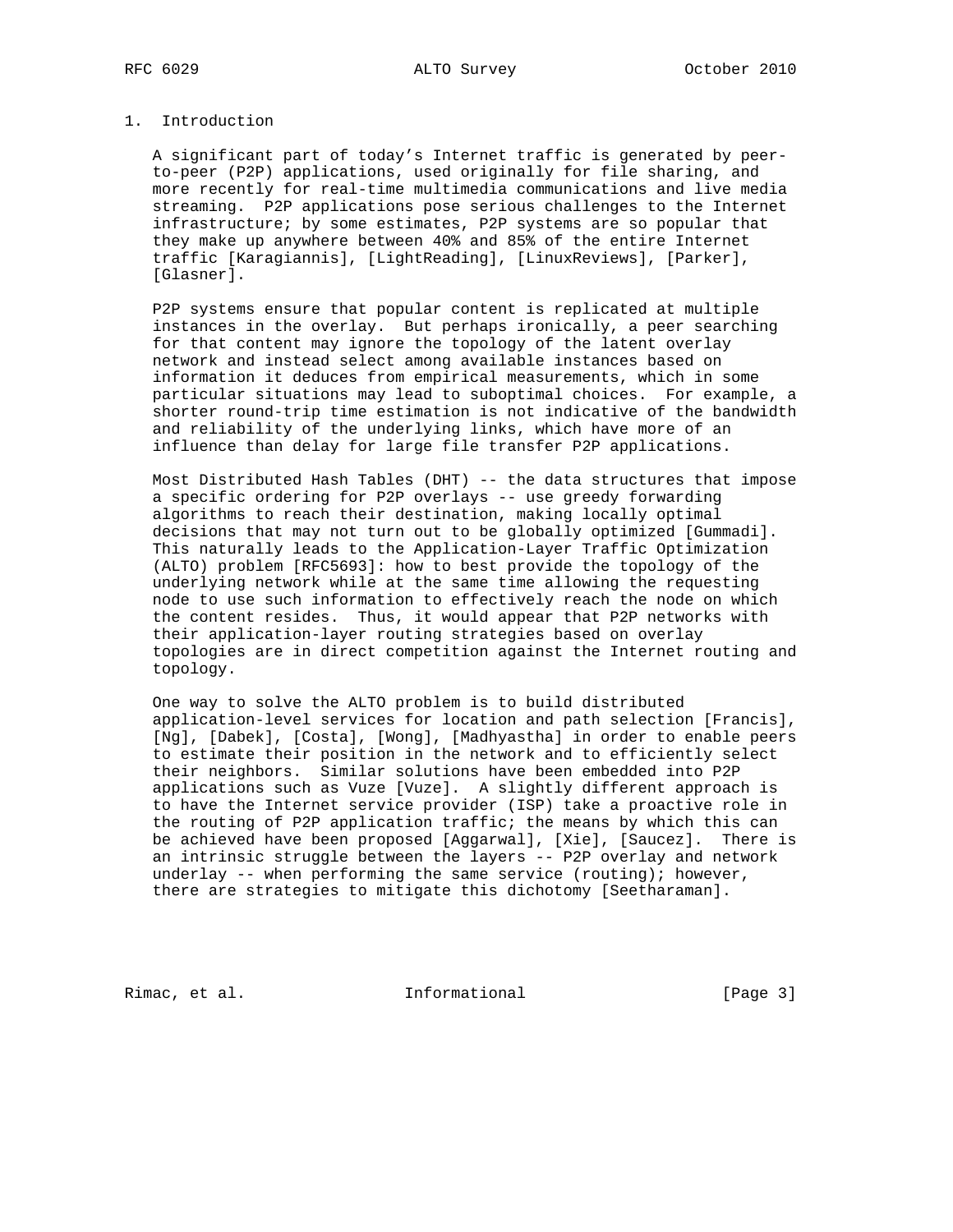This document, initially intended as a complement to RFC 5693 [RFC5693] and discussed during the creation of the IETF ALTO Working Group, has been completed and refined in the IRTF P2P Research Group. Its goal is to summarize the contemporary research activities on the Application-Layer Traffic Optimization problem as input to the ALTO working group protocol designers.

### 1.1. Terminology

 Terminology adopted in this document includes terms such as "ring geometry", "tree structure", and "butterfly network", borrowed from P2P scientific literature. [RFC4981] provides an exhaustive definition of such terminology.

 Certain security-related terms are to be understood in the sense defined in [RFC4949]; such terms include, but are not limited to, "attack", "authentication", "confidentiality", "encryption", "identity", and "integrity". Other security-related terms (for example, "denial of service") are to be understood in the sense defined in the referenced specifications.

2. Survey of Existing Literature

 Gummadi et al. [Gummadi] compare popular DHT algorithms, and besides analyzing their resilience, provide an accurate evaluation of how well the logical overlay topology maps on the physical network layer. In their paper, relying only on measurements independently performed by overlay nodes without the support of additional location information provided by external entities, they demonstrate that the most efficient algorithms in terms of resilience and proximity performance are those based on the simplest geometric concept (i.e., the ring geometry, rather than tree structures, butterfly networks, and hybrid geometries).

 Regardless of the geometrical properties of the distributed data structures involved, interactions between application-layer overlays and the underlying networks are a rich area of investigation. The available literature in this field can be divided into two categories (Figure 1): using application-level techniques to estimate topology, and using some kind of layer cooperation to estimate topology.

Rimac, et al. 1nformational [Page 4]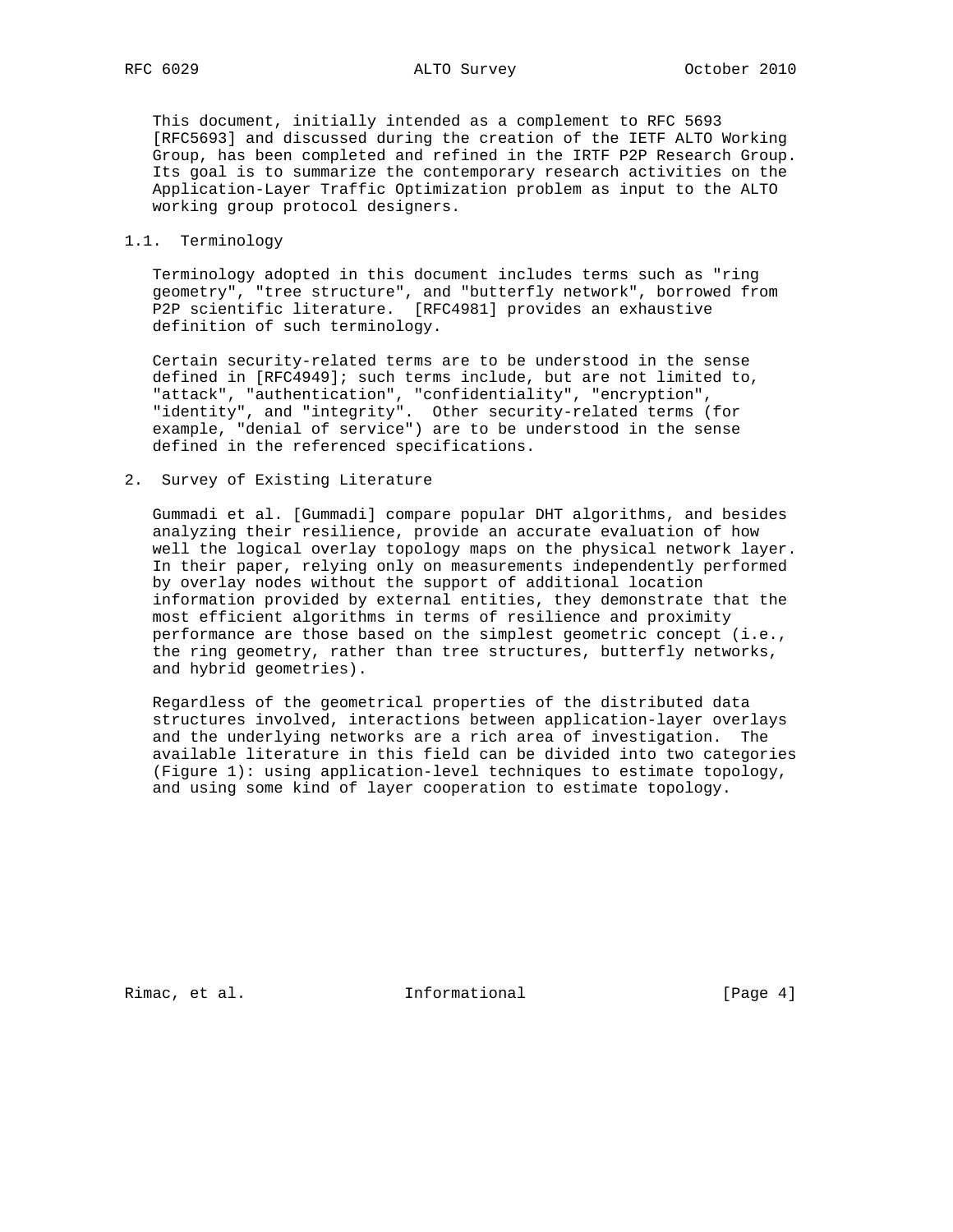Application-layer traffic optimization | +--> Application-level topology estimation | | | +--> Coordinates-based systems | | | | | +--> GNP | | | | | +--> Vivaldi | | | | | +--> PIC | | | +--> Path selection services | | | | | +--> IDMaps | | | | | +--> Meridian | | | | | +--> Ono | | | +--> Link-layer Internet maps | | | +--> iPlane | +--> Topology estimation through layer cooperation | +--> P4P: Provider portal for applications | +--> Oracle-based ISPs and P2P cooperation | +--> ISP-driven informed path selection

 Figure 1: Taxonomy of Solutions for the Application-Layer Traffic Optimization Problem

# 2.1. Application-Level Topology Estimation

 Estimating network topology information on the application layer has been an area of active research. Early systems used triangulation techniques to bound the distance between two hosts using a common landmark host. In such a technique, given a cost function C, a set of vertexes V and their corresponding edges, the triangle inequality holds if for any triple  $\{a, b, c\}$  in V, C(a, c) is always less than or equal to  $C(a, g) + C(b, c)$ . The cost function C could be expressed in terms of desirable metrics such as bandwidth or latency.

 We note that the techniques presented in this section are only representative of the sizable research in this area. Rather than

Rimac, et al. 1nformational [Page 5]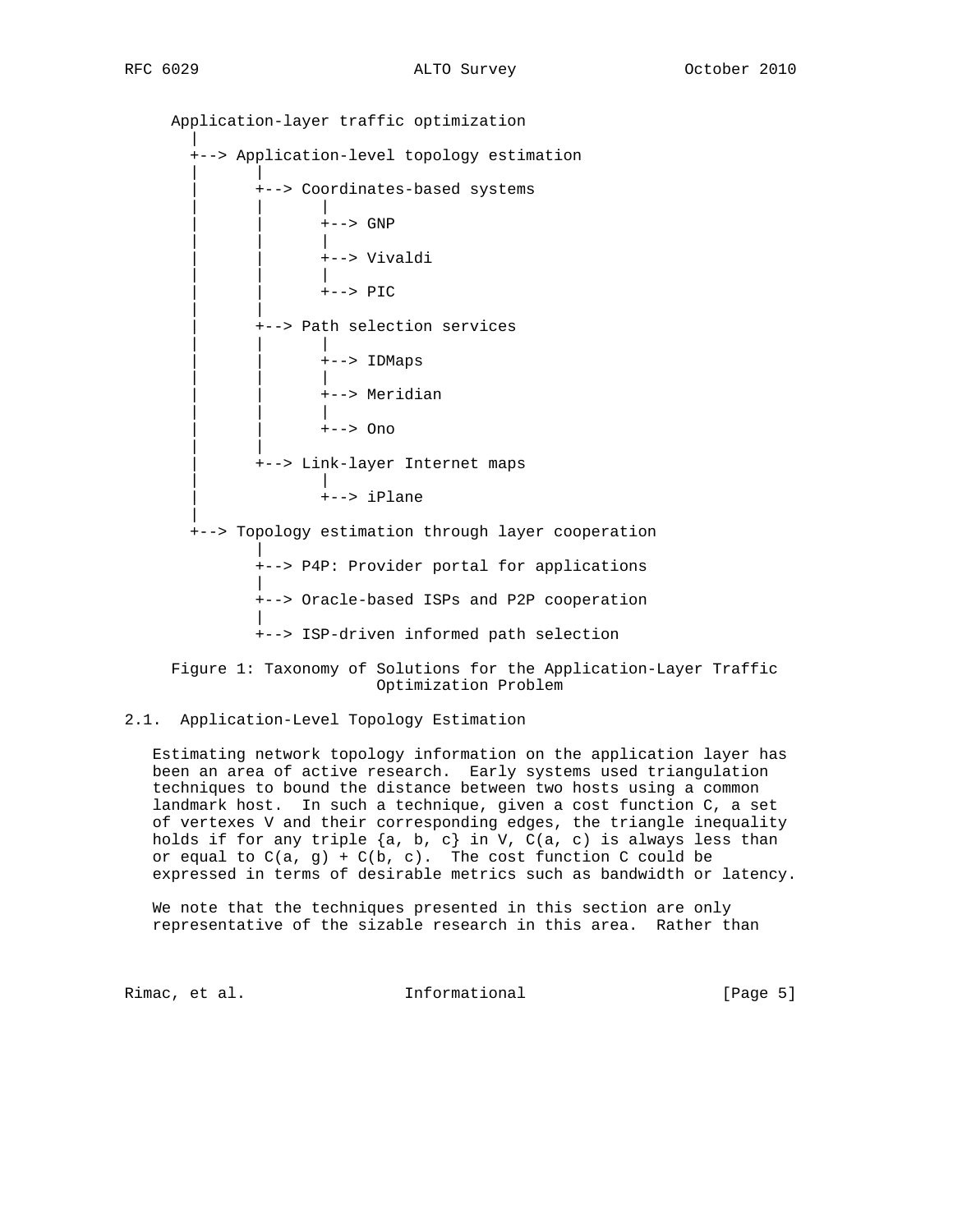trying to enumerate an exhaustive list, we have chosen certain techniques because they represent an advance in the area that further led to derivative works.

 Francis et al. proposed IDMaps [Francis], a system where one or more special hosts called tracers are deployed near an autonomous system. The distance measured in round-trip time (RTT) between hosts A and B is estimated as the cumulative distance between A and its nearest tracer Ta, plus the distance between B and its nearest tracer Tb, plus the shortest distance from Ta to Tb. To aid in scalability beyond that provided by the client-server design of IDMaps, Ng et al. proposed a P2P-based Global Network Positioning (GNP) architecture [Ng]. GNP was a network coordinate system based on absolute coordinates computed from modeling the Internet as a geometric space. It proposed a two-part architecture: in the first part, a small set of finite distributed hosts called landmarks compute their own coordinates in a fixed geometric space. In the second part, a host wishing to participate computes its own coordinates relative to those of the landmark hosts. Thus, armed with the computed coordinates, hosts can then determine interhost distance as soon as they discover each other.

 Both IDMaps and GNP require fixed network infrastructure support in the form of tracers or landmark hosts; this often introduces a single point of failure and inhibits scalability. To combat this, new techniques were developed that embedded the network topology in a low-dimensional coordinate space to enable network distance estimation through vector analysis. Costa et al. introduced Practical Internet Coordinates (PIC) [Costa]. While PIC used the notion of landmark hosts, it did not require explicit network support to designate specific landmark hosts. Any node whose coordinates have been computed could act as a landmark host. When a node joined the system, it probed the network distance to some landmark hosts. Then, it obtained the coordinates of each landmark host and computed its own coordinates relative to each landmark host, subject to the constraint of minimizing the error in the predicted distance and computed distance.

 Like PIC, Vivaldi [Dabek] proposed a fully distributed network coordinate system without any distinguished hosts. Whenever a node A communicates with another node B, it measures the RTT to that node and learns that node's current coordinates. Node A subsequently adjusts its coordinates such that it is closer to, or further from, B by computing new coordinates that minimize the squared error. A Vivaldi node is thus constantly adjusting its position based on a simulation of interconnected mass springs. Vivaldi is now being used in the popular P2P application Vuze, and studies indicate that it scales well to very large networks [Ledlie].

Rimac, et al. 1nformational [Page 6]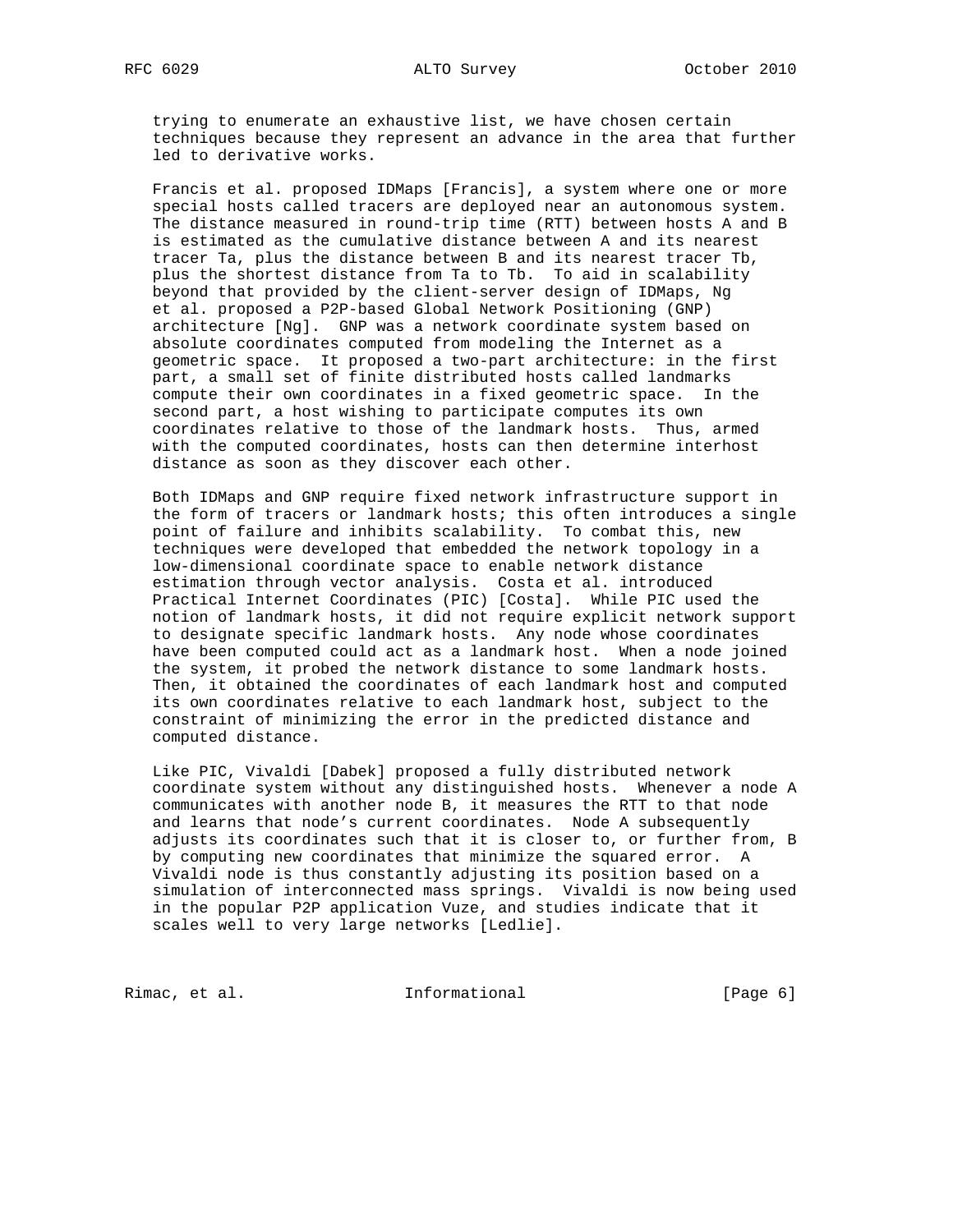Network coordinate systems require the embedding of the Internet topology into a coordinate system. This is not always possible without errors, which impacts the accuracy of distance estimations. In particular, it has proved to be difficult to embed the triangular inequalities found in Internet path distances [Ledlie]. Thus, Meridian [Wong] abandons the generality of network coordinate systems and provides specific distance evaluation services. In Meridian, each node keeps track of a small fixed number of neighbors and organizes them in concentric rings, ordered by distance from the node. Meridian locates the closest node by performing a multi-hop search where each hop exponentially reduces the distance to the target. Although less general than virtual coordinates, Meridian incurs significantly less error for closest node discovery.

 The Ono project [Ono] takes a different approach and uses network measurements from Content Distribution Networks (CDNs) such as Akamai to find nearby peers. Used as a plugin to the Vuze bittorrent client, Ono provides 31% average download rate improvement [Su].

 Comparison of application-level topology estimation techniques, as reported in literature. Results in terms of number of (D)imensions and (L)andmarks, 90th percentile relative error.

| GNP vs.<br>IDMaps(a) (7D,  <br>15L) | $PIC(b)$ vs.<br>GNP (8D, 16L) | Vivaldi vs.<br>GNP (2D, 32L) | Meridian vs.<br>GNP (8D, 15L) |
|-------------------------------------|-------------------------------|------------------------------|-------------------------------|
| $GNP: 0.50$ ,                       | PIC: 0.38,                    | Vivaldi: 0.65,               | Meridian: 0.78,               |
| IDMaps: 0.97                        | GNP: 0.37                     | GNP: 0.65                    | GNP: 1.18                     |

 (a) Does not use dimensions or landmarks. (b) Uses results from the hybrid strategy for PIC.

#### Table 1

 Table 1 summarizes the application-level topology estimation techniques. The salient performance metric is the relative error. While all approaches define this metric a bit differently, it can be generalized as how close a predicted distance comes to the corresponding measured distance. A value of zero implies perfect prediction, and a value of 1 implies that the predicted distance is in error by a factor of two. PIC, Vivaldi, and Meridian compare their results with that of GNP, while GNP itself compares its results with a precursor technique, IDMaps. Because each of the techniques uses a different Internet topology and a varying number of landmarks and dimensions to interpret the data set, it is impossible to

Rimac, et al.  $I_n$  informational [Page 7]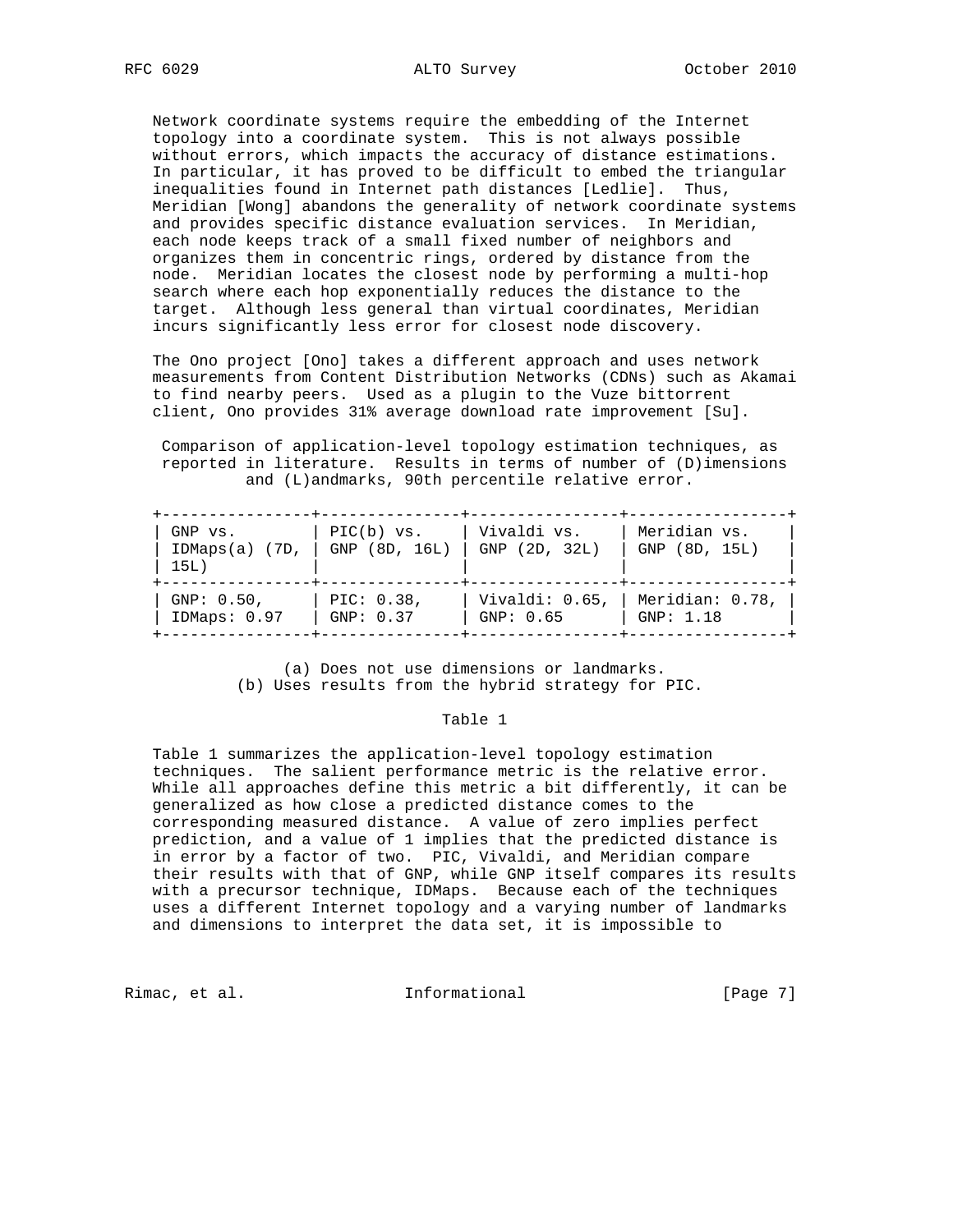normalize the relative error across all techniques uniformly. Thus, we present the relative error data in pairs, as reported in the literature describing the specific technique. Readers are urged to compare the relative error performance in each column on its own and not draw any conclusions by comparing the data across columns.

 Most of the work on estimating topology information focuses on predicting network distance in terms of latency and does not provide estimates for other metrics such as throughput or packet loss rate. However, for many P2P applications latency is not the most important performance metric, and these applications could benefit from a richer information plane. Sophisticated methods of active network probing and passive traffic monitoring are generally very powerful and can generate network statistics indirectly related to performance measures of interest, such as delay and loss rate on link-level granularity. Extraction of these hidden attributes can be achieved by applying statistical inference techniques developed in the field of inferential network monitoring or network tomography subsequent to sampling of the network state. Thus, network tomography enables the extraction of a richer set of topology information, but at the same time inherently increases complexity of a potential information plane and introduces estimation errors. For both active and passive methods, statistical models for the measurement process need to be developed, and the spatial and temporal dependence of the measurements should be assessed. Moreover, measurement methodology and statistical inference strategy must be considered jointly. For a deeper discussion of network tomography and recent developments in the field, we refer the reader to [Coates].

 One system providing such a service is iPlane [Madhyastha], which aims at creating an annotated atlas of the Internet that contains information about latency, bandwidth, capacity, and loss rate. To determine features of the Internet topology, iPlane bridges and builds upon different ideas, such as active probing based on packet dispersion techniques to infer available bandwidth along path segments. These ideas are drawn from different fields, including network measurement as described by Dovrolis et al. in [Dovrolis] and network tomography [Coates].

2.2. Topology Estimation through Layer Cooperation

 Instead of estimating topology information on the application level through distributed measurements, this information could be provided by the entities running the physical networks -- usually ISPs or network operators. In fact, they have full knowledge of the topology of the networks they administer and, in order to avoid congestion on critical links, are interested in helping applications to optimize the traffic they generate. The remainder of this section briefly

Rimac, et al. 1nformational 1999 [Page 8]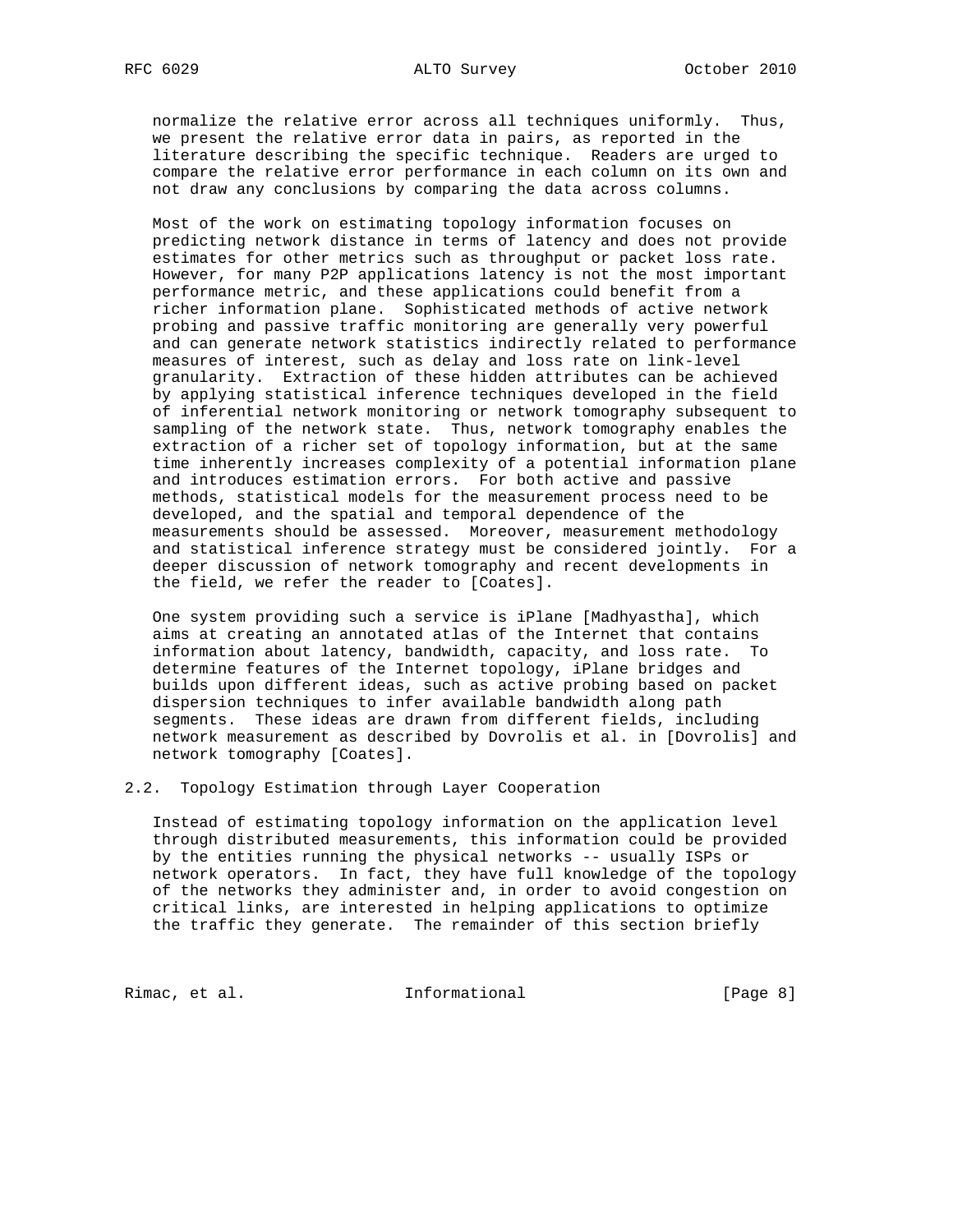describes three recently proposed solutions that follow such an approach to address the ALTO problem.

2.2.1. P4P Architecture

 The architecture proposed by Xie et al. [Xie] has been adopted by the Distributed Computing Industry Association (DCIA) P4P working group [P4P], an open group established by ISPs, P2P software distributors, and technology researchers, with the dual goal of defining mechanisms to (1) accelerate content distribution and (2) optimize utilization of network resources.

 The main role in the P4P architecture is played by servers called "iTrackers", deployed by network providers and accessed by P2P applications (or, in general, by elements of the P2P system) in order to make optimal decisions when selecting a peer to which the element will connect. An iTracker may offer three interfaces:

- 1. Info: Allows P2P elements (e.g., peers or trackers) to get opaque information associated to an IP address. Such information is kept opaque to hide the actual network topology, but can be used to compute the network distance between IP addresses.
- 2. Policy: Allows P2P elements to obtain policies and guidelines of the network, which specify how a network provider would like its networks to be utilized at a high level, regardless of P2P applications.
- 3. Capability: Allows P2P elements to request network providers' capabilities.

 The P4P architecture is under evaluation with simulations, experiments on the PlanetLab distributed testbed, and in field tests with real users. Initial simulations and PlanetLab experiment results [P4P] indicate that improvements in BitTorrent download completion time and link utilization in the range of 50-70% are possible. Results observed on Comcast's network during a field test trial conducted with a modified version of the software used by the Pando content delivery network (documented in RFC 5632 [RFC5632]) show average improvements in download rate in different scenarios varying between 57% and 85%, and a 34% to 80% drop in the cross domain traffic generated by such an application.

2.2.2. Oracle-Based ISP-P2P Collaboration

 In the general solution proposed by Aggarwal et al. [Aggarwal], network providers offer host servers, called "oracles", that help P2P users choose optimal neighbors.

Rimac, et al.  $I_n$  informational  $[Page 9]$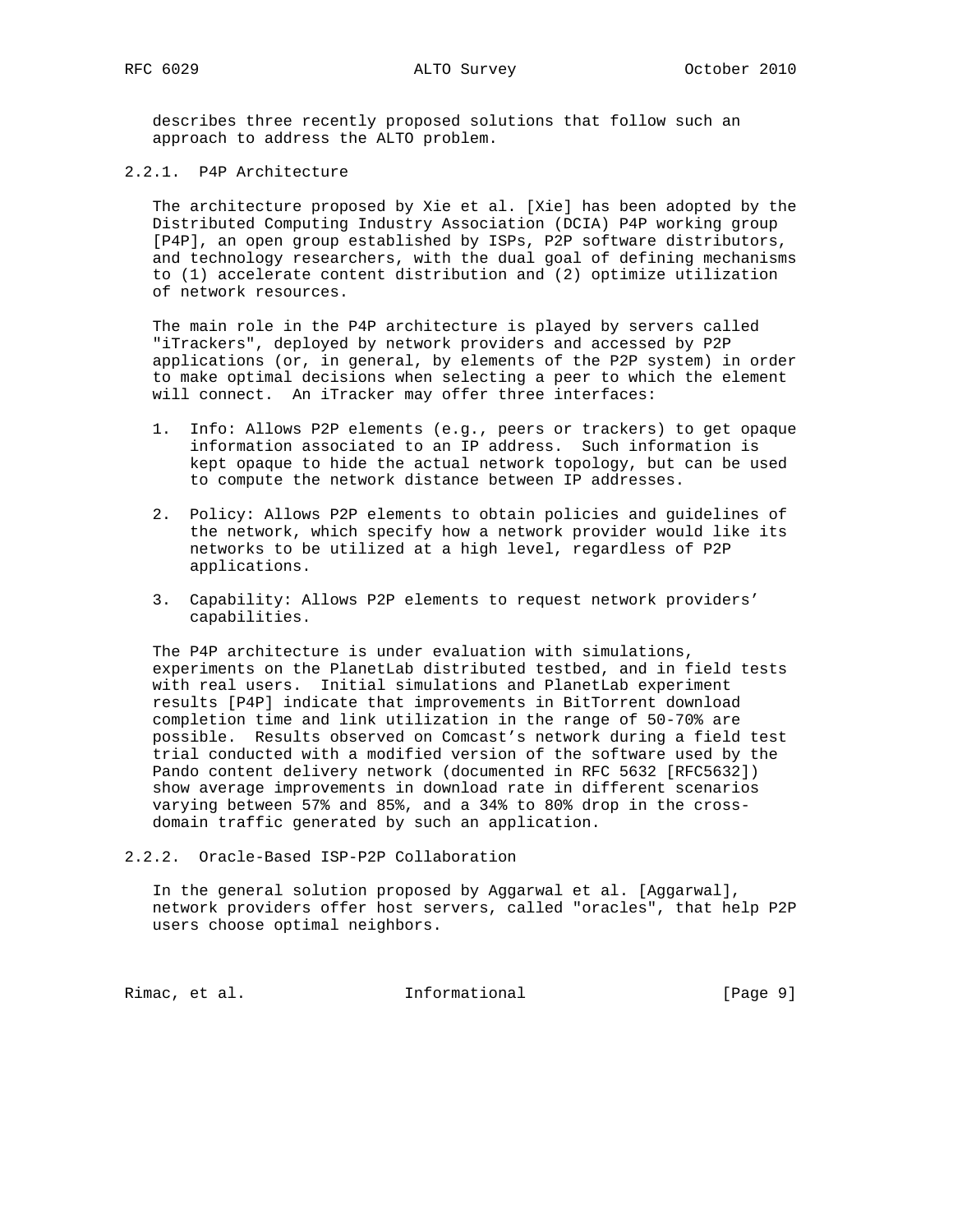The oracle concept uses the following mechanism: a P2P client sends the list of potential peers to the oracle hosted by its ISP and receives a re-arranged peer list, ordered according to the ISP's local routing policies and preferences. For instance, to keep the traffic local, the ISP may prefer peers within its network, or it may pick links with higher bandwidth or peers that are geographically closer to improve application performance. Once the client has obtained this ordered list, it has enough information to perform better-than-random initial peer selection.

 Such a solution has been evaluated with simulations and experiments run on the PlanetLab testbed, and the results show both improvements in content download time and a reduction of overall P2P traffic, even when only a subset of the applications actually query the oracle to make their decisions.

2.2.3. ISP-Driven Informed Path Selection (IDIPS) Service

 The solution proposed by Saucez et al. [Saucez] is essentially a modified version of the oracle-based approach described in Section 2.2.2, intended to provide a network-layer service for finding the best source and destination addresses when establishing a connection between two endpoints in multi-homed environments (which are common in IPv6 networking). Peer selection optimization in P2P systems -- the ALTO problem in today's Internet -- can be addressed by the IDIPS solution as a specific sub-case where the options for the destination address consist of all the peers sharing a desired resource, while the choice of the source address is fixed. An evaluation performed on IDIPS shows that costs for both providing and accessing the service are negligible.

3. Application-Level Topology Estimation and the ALTO Problem

 The application-level techniques described in Section 2.1 provide tools for peer-to-peer applications to estimate parameters of the underlying network topology. Although these techniques can improve application performance, there are limitations of what can be achieved by operating only on the application level.

 Topology estimation techniques use abstractions of the network topology, which often hide features that would be of interest to the application. Network coordinate systems, for example, are unable to detect overlay paths shorter than the direct path in the Internet topology. However, these paths frequently exist in the Internet [Wang]. Similarly, application-level techniques may not accurately estimate topologies with multipath routing.

Rimac, et al. 1nformational [Page 10]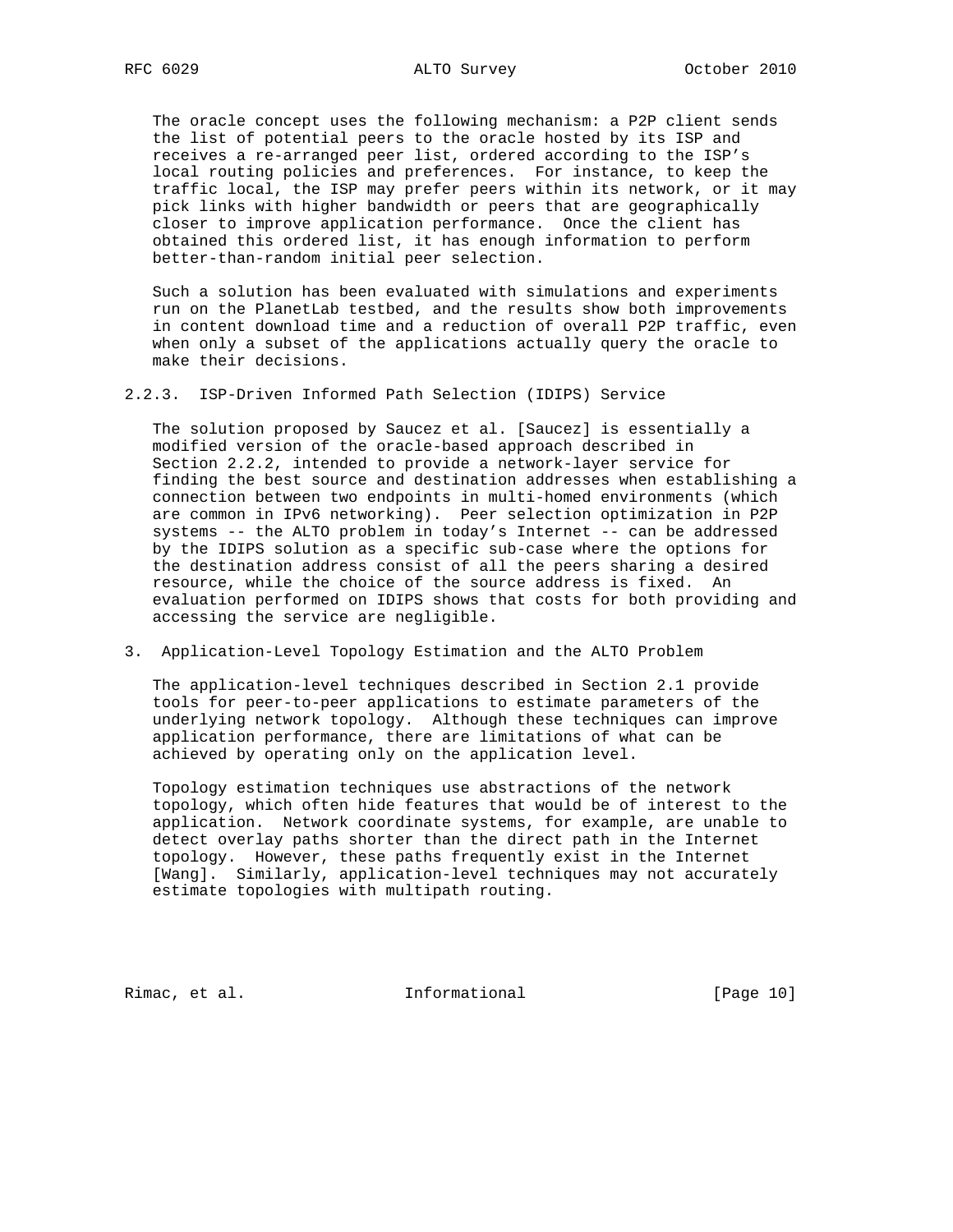When using network coordinates to estimate topology information, the underlying assumption is that distance in terms of latency determines performance. However, for file sharing and content distribution applications, there is more to performance than just the network latency between nodes. The utility of a long-lived data transfer is determined by the throughput of the underlying TCP protocol, which depends on the round-trip time as well as the loss rate experienced on the corresponding path [Padhye]. Hence, these applications benefit from a richer set of topology information that goes beyond latency, including loss rate, capacity, and available bandwidth.

 Some of the topology estimation techniques used by P2P applications need time to converge to a result. For example, current BitTorrent clients implement local, passive traffic measurements and a tit-for tat bandwidth reciprocity mechanism to optimize peer selection at a local level. Peers eventually settle on a set of neighbors that maximizes their download rate, but because peers cannot reason about the value of neighbors without actively exchanging data with them, and because the number of concurrent data transfers is limited (typically to 5-7), convergence is delayed and easily can be sub-optimal.

 Skype's P2P Voice over IP (VoIP) application chooses a relay node in cases where two peers are behind NATs and cannot connect directly. Measurements taken by Ren et al. [Ren] showed that the relay selection mechanism of Skype (1) is not able to discover the best possible relay nodes in terms of minimum RTT, (2) requires a long setup and stabilization time, which degrades the end user experience, and (3) is creating a non-negligible amount of overhead traffic due to probing a large number of nodes. They further showed that the quality of the relay paths could be improved when the underlying network Autonomous System (AS) topology is considered.

 Some features of the network topology are hard to infer through application-level techniques, and it may not be possible to infer them at all, e.g., service-provider policies and preferences such as the state and cost associated with interdomain peering and transit links. Another example is the traffic engineering policy of a service provider, which may counteract the routing objective of the overlay network, leading to a poor overall performance [Seetharaman].

 Finally, application-level techniques often require applications to perform measurements on the topology. These measurements create traffic overhead, in particular, if measurements are performed individually by all applications interested in estimating topology.

Rimac, et al. 1nformational [Page 11]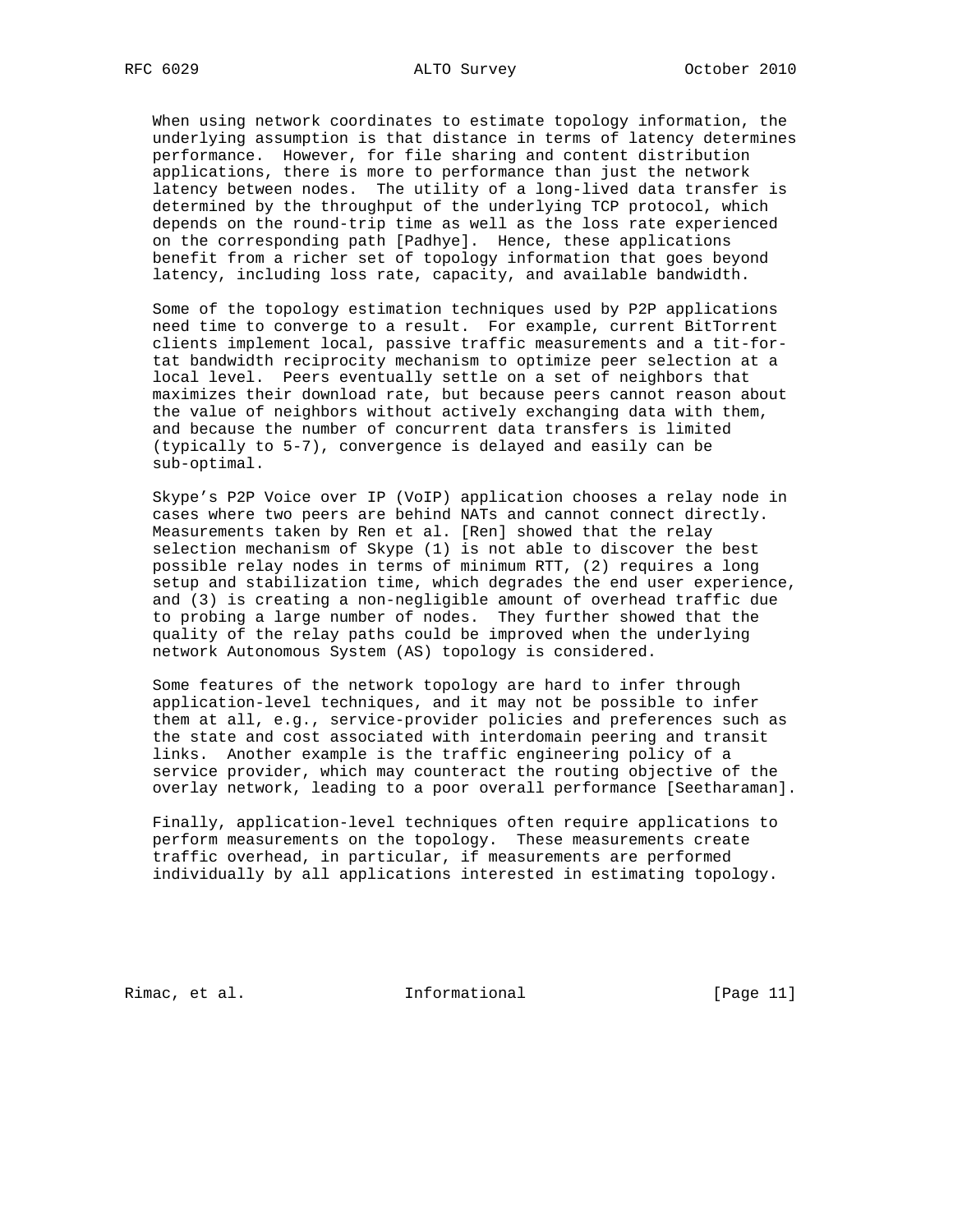# 4. Open Issues

 Beyond a significant amount of research work on the topic, we believe that there are sizable open issues to address in an infrastructure based approach to traffic optimization. The following is not an exhaustive list, but a representative sample of the pertinent issues.

#### 4.1. Coordinate Estimation or Path Latencies?

 Despite the many solutions that have been proposed for providing applications with topology information in a fully distributed manner, there is currently an ongoing debate in the research community whether such solutions should focus on estimating nodes' coordinates or path latencies. Such a debate has recently been fed by studies showing that the triangle inequality on which coordinate systems are based is often proved false in the Internet [Ledlie]. Proposed systems following both approaches -- in particular, Vivaldi [Dabek] and PIC [Costa] following the former, and Meridian [Wong] and iPlane [Madhyastha] the latter -- have been simulated, implemented, and studied in real-world trials, each one showing different points of strength and weaknesses. Concentrated work will be needed to determine which of the two solutions will be conducive to the ALTO problem.

## 4.2. Malicious Nodes

 Another open issue common in most distributed environments consisting of a large number of peers is the resistance against malicious nodes. Security mechanisms to identify misbehavior are based on triangle inequality checks [Costa], which, however, tend to fail and thus return false positives in the presence of measurement inaccuracies induced, for example, by traffic fluctuations that occur quite often in large networks [Ledlie]. Beyond the issue of using triangle inequality checks, authoritatively authenticating the identity of an oracle, and preventing an oracle from attacks are also important. Existing techniques -- such as Public Key Infrastructure (PKI) [RFC5280] or identity-based encryption [Boneh] for authenticating the identity and the use of secure multi-party computation techniques to prevent an oracle from collusion attacks -- need to be explored and studied for judicious use in ALTO-type solutions.

## 4.3. Information Integrity

 Similarly, even in controlled architectures deployed by network operators where system elements may be authenticated [Xie], [Aggarwal],[Saucez], it is still possible that the information returned to applications is deliberately altered, for example, assigning higher priority to financially inexpensive links instead of

Rimac, et al. 1nformational [Page 12]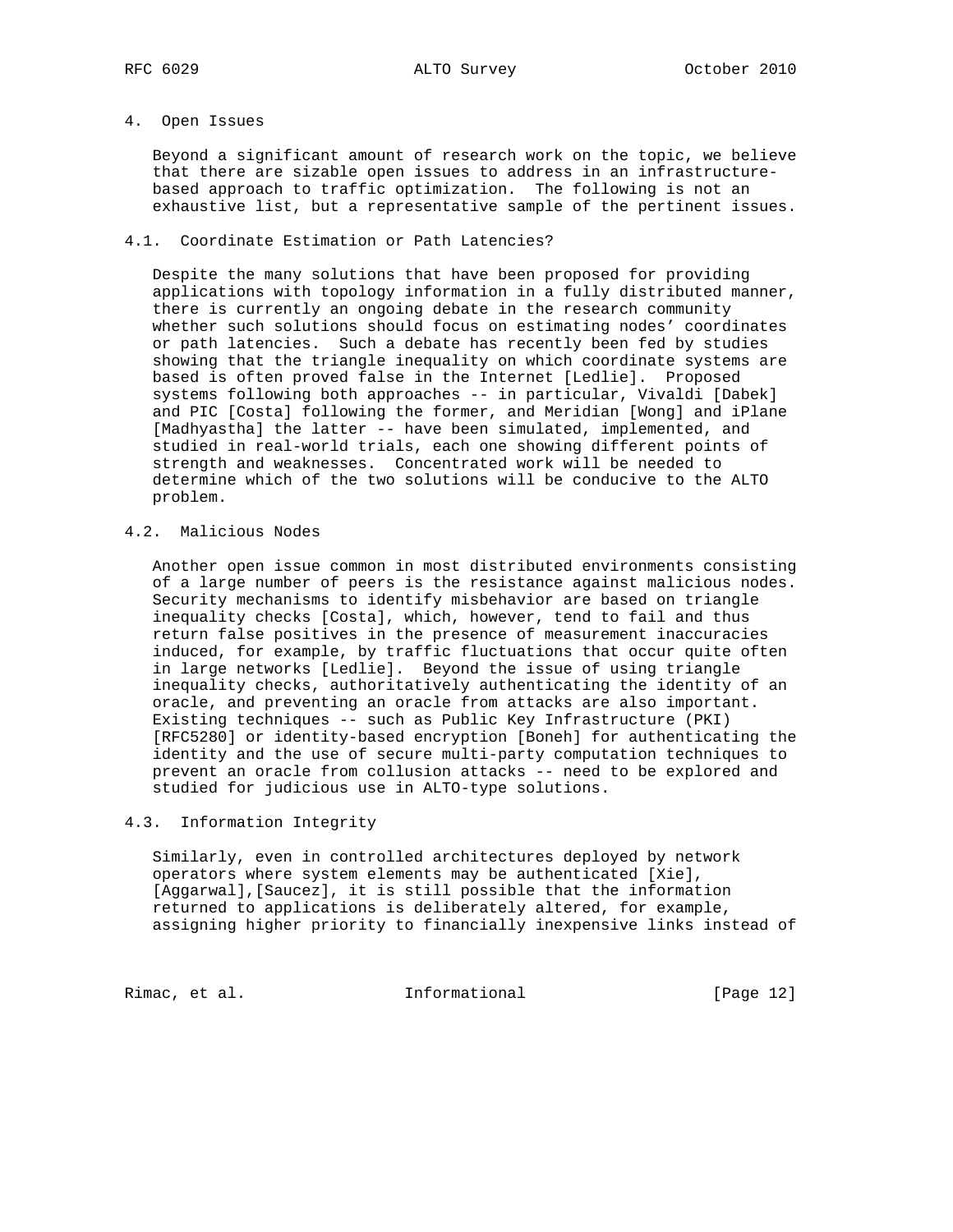neutrally applying proximity criteria. What are the effects of such deliberate alterations if multiple peers collude to determine a different route to the target, one that is not provided by an oracle? Similarly, what are the consequences if an oracle targets a particular node in another AS by redirecting an inordinate number of querying peers to it causing, essentially, a Distributed Denial-of- Service (DDoS) [RFC4732] attack on the node? Furthermore, does an oracle broadcast or multicast a response to a query? If so, techniques to protect the confidentiality of the multicast stream will need to be investigated to thwart "free riding" peers.

4.4. Richness of Topological Information

 Many systems already use RTT to account for delay when establishing connections with peers (e.g., Content-Addressable Network (CAN) [Ratnasamy], Bamboo [Rhea]). An operator can provide not only the delay metric but other metrics that the peer cannot figure out on its own. These metrics may include the characteristics of the access links to other peers, bandwidth available to peers (based on operators' engineering of the network), network policies, preferences such as state and cost associated with intradomain peering links, and so on. Exactly what kinds of metrics an operator can provide to stabilize the network throughput will also need to be investigated.

4.5. Hybrid Solutions

 It is conceivable that P2P users may not be comfortable with operator intervention to provide topology information. To eliminate this intervention, alternative schemes to estimate topological distance can be used. For instance, Ono uses client redirections generated by Akamai CDN servers as an approximation for estimating distance to peers; Vivaldi, GNP, and PIC use synthetic coordinate systems. A neutral third party can make available a hybrid layer-cooperation service -- without the active participation of the ISP -- that uses alternative techniques discussed in Section 2.1 to create a topological map. This map can be subsequently used by a subset of users who may not trust the ISP.

4.6. Negative Impact of Over-Localization

 The literature presented in Section 2 shows that a certain level of locality-awareness in the peer selection process of P2P algorithms is usually beneficial to application performance. However, an excessive localization of the traffic might cause partitioning in the overlay interconnecting these peers, which will negatively affect the performance experienced by the peers themselves.

Rimac, et al. 1nformational [Page 13]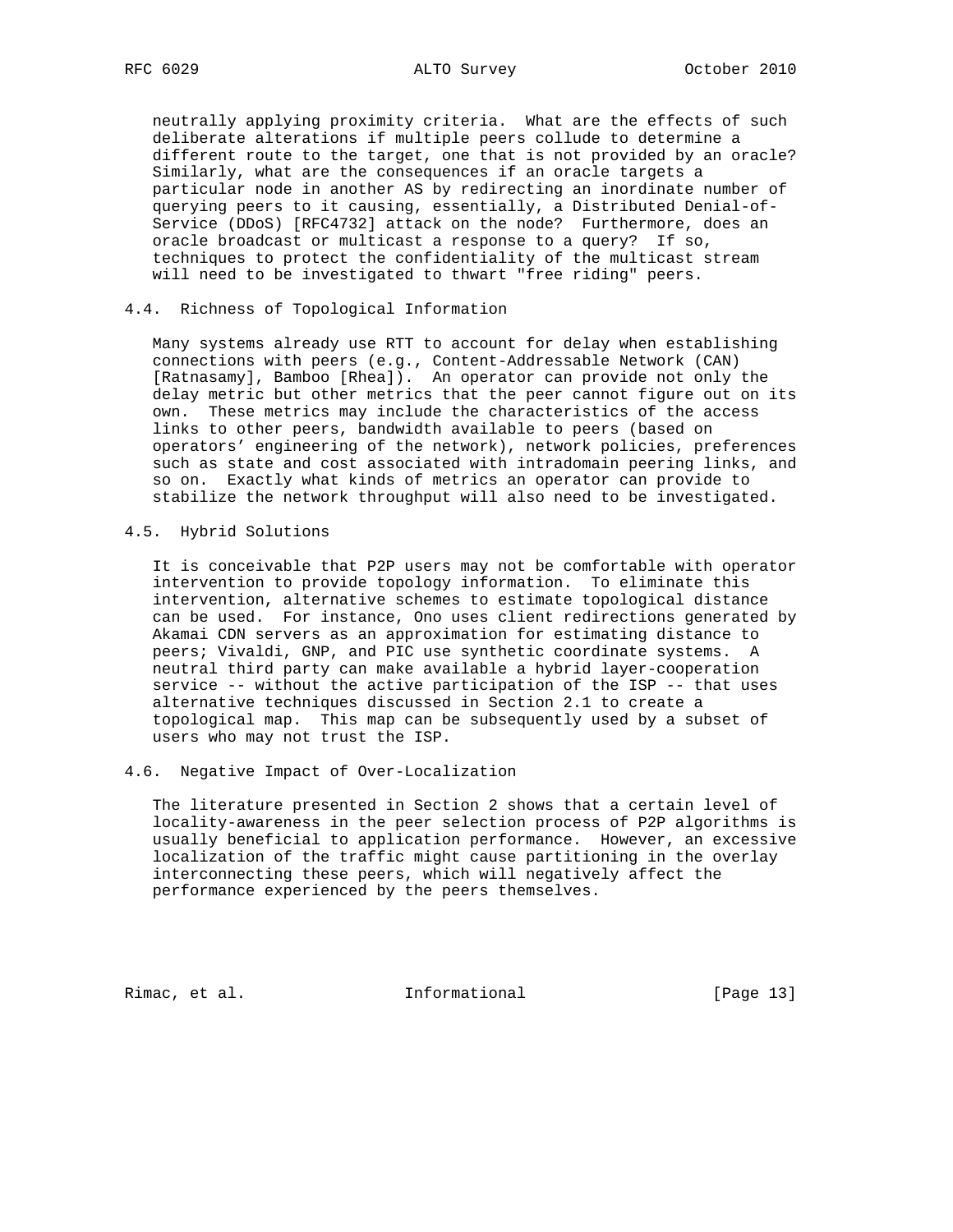Finding the right balance between localization and randomness in peer selection is an open issue. At the time of writing, it seems that different applications have different levels of tolerance and should be addressed separately. Le Blond et al. [LeBlond] have studied the specific case of BitTorrent, proposing a simple mechanism to prevent partitioning in the overlay, yet reach a high level of cross-domain traffic reduction without adversely impacting peers.

5. Security Considerations

 This document is a survey of existing literature on topology estimation. As such, it does not introduce any new security considerations to be taken into account beyond what is already discussed in each paper surveyed.

 Insofar as topology estimation is used to provide a solution to the ALTO problem, the issues in Sections 4.2 and 4.3 deserve special attention. There are efforts underway in the IETF ALTO working group to design a protocol that protects the privacy of the peer-to-peer users as well as the service providers. [Chen] provides an overview of ALTO security issues, Section 11 of [Alimi] is an exhaustive overview of ALTO security, and Section 6 of RFC 5693 [RFC5693] also lists the privacy and confidentiality aspects of an ALTO solution.

 The following references provide a starting point for general peer to-peer security issues: [Wallach], [Sit], [Douceur], [Castro], and [Friedman].

6. Acknowledgments

 This document is a derivative work of a position paper submitted at the IETF RAI area/MIT workshop held on May 28th, 2008 on the topic of Peer-to-Peer Infrastructure (P2Pi) [RFC5594]. The article on a similar topic, also written by the authors of this document and published in IEEE Communications [Gurbani], was also partially derived from the same position paper. The authors thank profusely Arnaud Legout, Richard Yang, Richard Woundy, Stefano Previdi, and the many people that have participated in discussions and provided insightful feedback at any stage of this work.

- 7. Informative References
	- [Aggarwal] Aggarwal, V., Feldmann, A., and C. Scheideler, "Can ISPs and P2P users cooperate for improved performance?", in ACM SIGCOMM Computer Communications Review, vol. 37, no. 3.

Rimac, et al. 1nformational [Page 14]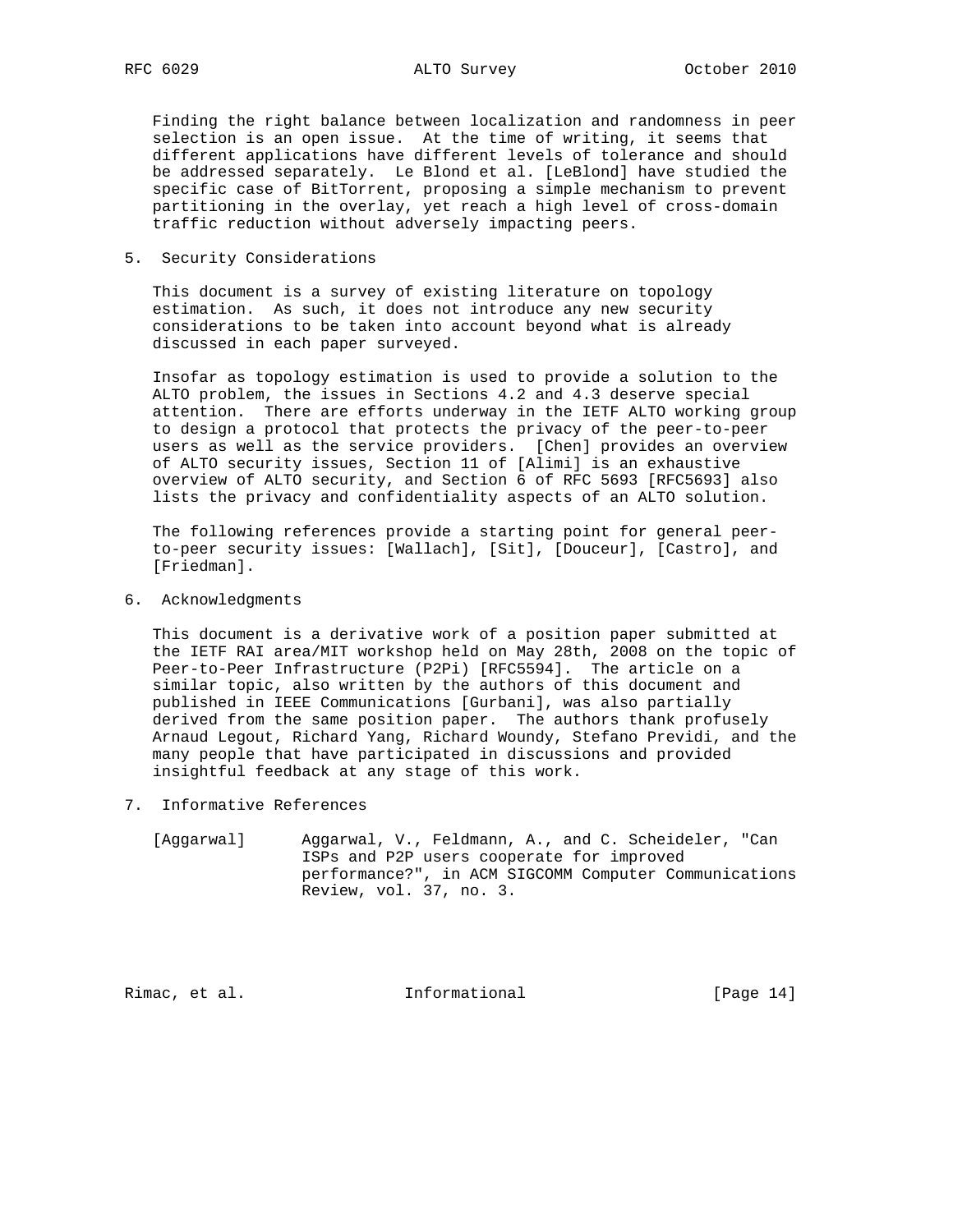- [Alimi] Alimi, R., Ed., Penno, R., Ed., and Y. Yang, Ed., "ALTO Protocol", Work in Progress, July 2010.
- [Boneh] Boneh, D. and M. Franklin, "Identity-Based Encryption from the Weil Pairing", in Proceedings of the 21st Annual International Cryptology Conference on Advances in Cryptology, August 2001.
- [Castro] Castro, M., Druschelw, P., Ganesh, A., Rowstron, A., and D. Wallach, "Security for Structured Peer-to-peer Overlay Networks", in Proceedings of Symposium on Operating Systems Design and Implementation (OSDI'02), December 2002.
- [Chen] Chen, S., Gao, F., Beijing, X., and M. Xiong, "Overview for ALTO Security Issues", Work in Progress, February 2010.
- [Coates] Coates, M., Hero, A., Nowak, R., and B. Yu, "Internet Tomography", in IEEE Signal Processing Magazine, vol. 19, no. 3.
- [Costa] Costa, M., Castro, M., Rowstron, A., and P. Key, "PIC: Practical Internet coordinates for distance estimation", in Proceedings of International Conference on Distributed Systems 2003.
- [Dabek] Dabek, F., Cox, R., Kaashoek, F., and R. Morris, "Vivaldi: A Decentralized Network Coordinate System", in ACM SIGCOMM: Proceedings of the 2004 conference on Applications, technologies, architectures, and protocols for computer communications, vol. 34, no. 4.
- [Douceur] Douceur, J., "The Sybil Attack", in Proceedings of the First International Workshop on Peer-to-Peer Systems, March 2002.
- [Dovrolis] Dovrolis, C., Ramanathan, P., and D. Moore, "What do packet dispersion techniques measure?", in Proceedings of IEEE INFOCOM 2001.
- [Francis] Francis, P., Jamin, S., Jin, C., Jin, Y., Raz, D., Shavitt, Y., and L. Zhang, "IDMaps: A global Internet host distance estimation service", in Proceedings of IEEE INFOCOM 2001.

Rimac, et al. Informational [Page 15]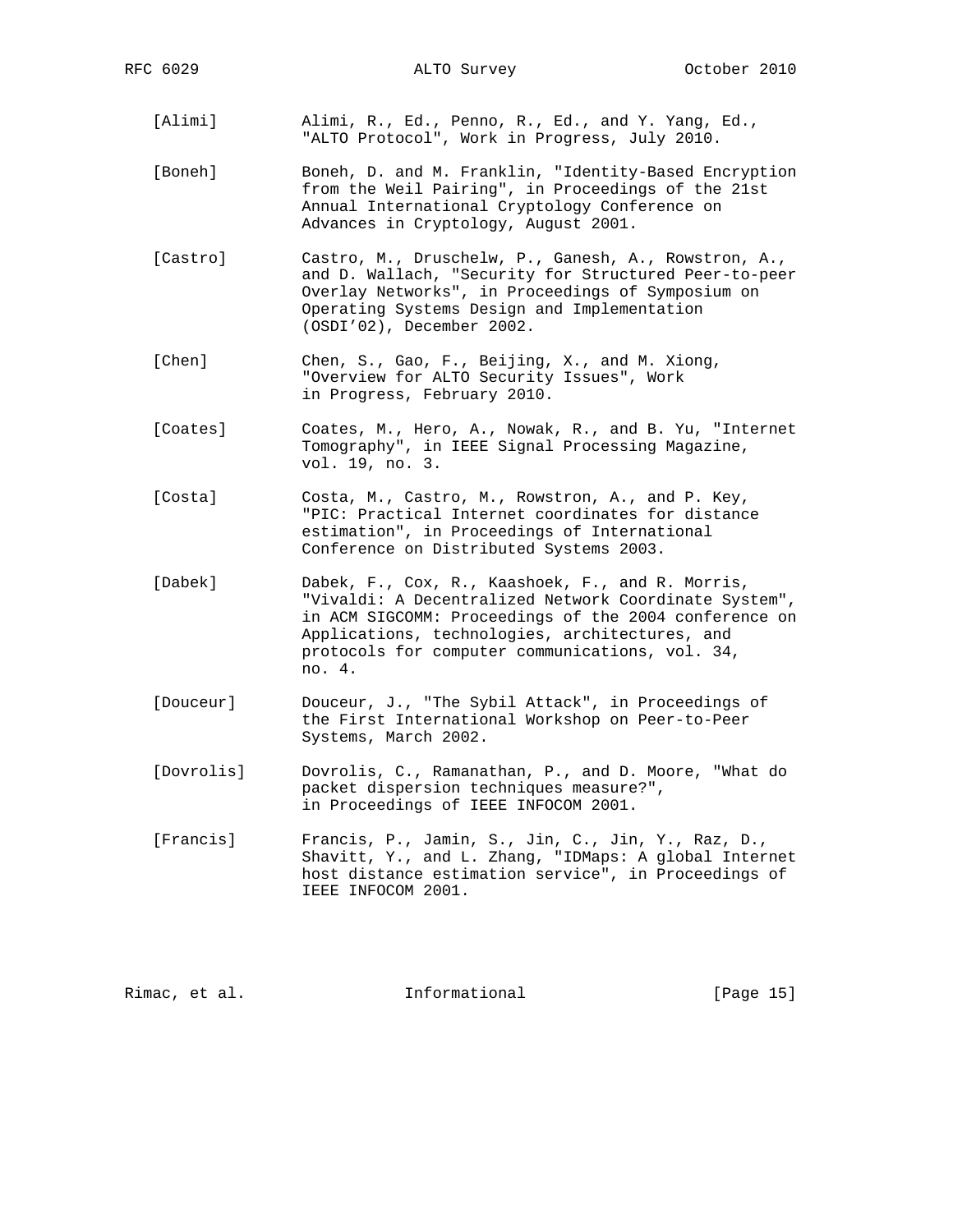- [Friedman] Friedman, A. and A. Camp, "Peer-to-Peer Security", in The Handbook of Information Security, J. Wiley & Sons, 2005.
- [Glasner] Glasner, J., "P2P fuels global bandwidth binge", available from http://www.wired.com/.
- [Gummadi] Gummadi, K., Gummadi, R., Gribble, S., Ratnasamy, S., Shenker, S., and I. Stoica, "The impact of DHT routing geometry on resilience and proximity", in ACM SIGCOMM: Proceedings of the 2003 conference on Applications, technologies, architectures, and protocols for computer communications.
- [Gurbani] Gurbani, V., Hilt, V., Rimac, I., Tomsu, M., and E. Marocco, "A Survey of Research on the Application- Layer Traffic Optimization Problem and the Need for Layer Cooperation", in IEEE Communications, vol. 47, no. 8.
- [Karagiannis] Karagiannis, T., Broido, A., Brownlee, N., Claffy, K., and M. Faloutsos, "Is P2P dying or just hiding?", in Proceedings of IEEE GLOBECOM 2004 Conference.
- [LeBlond] Le Blond, S., Legout, A., and W. Dabbous, "Pushing BitTorrent Locality to the Limit", available at http://hal.inria.fr/.
- [Ledlie] Ledlie, J., Gardner, P., and M. Seltzer, "Network Coordinates in the Wild", in USENIX: Proceedings of NSDI 2007.
- [LightReading] LightReading, "Controlling P2P traffic", available from http://www.lightreading.com/.
- [LinuxReviews] linuxReviews.org, "Peer to peer network traffic may account for up to 85% of Internet's bandwidth usage", available from http://linuxreviews.org/.
- [Madhyastha] Madhyastha, H., Isdal, T., Piatek, M., Dixon, C., Anderson, T., Krishnamurthy, A., and A. Venkataramani, "iPlane: an information plane for distributed services", in USENIX: Proceedings of the 7th symposium on Operating systems design and implementation.

Rimac, et al. Informational [Page 16]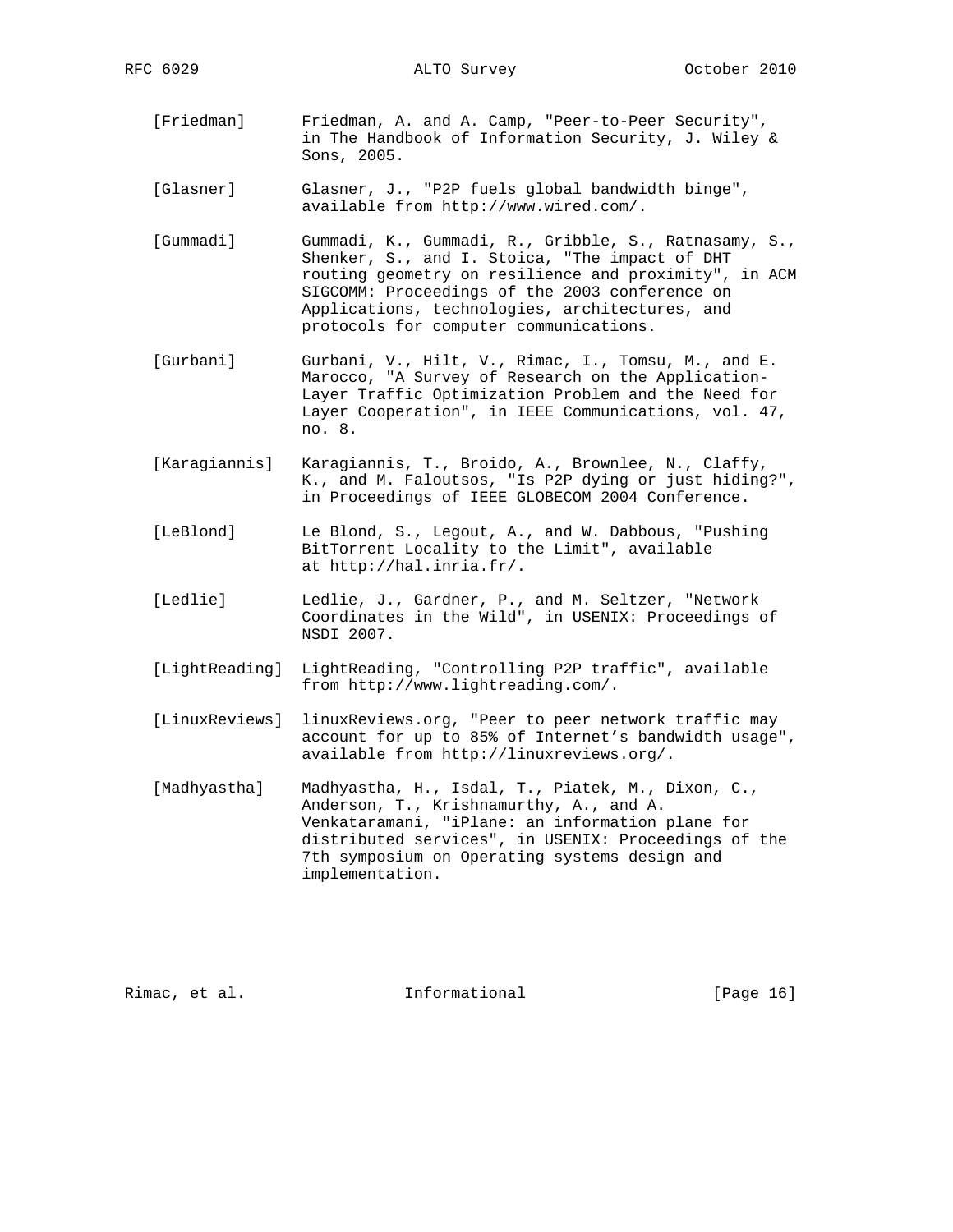- [Ng] Ng, T. and H. Zhang, "Predicting internet network distance with coordinates-based approaches", in Proceedings of INFOCOM 2002.
- [Ono] "Northwestern University Ono Project", <http:// www.aqualab.cs.northwestern.edu/projects/Ono.html>.
- [P4P] "DCIA P4P Working group", <http://www.dcia.info/activities/#P4P>.
- [Padhye] Padhye, J., Firoiu, V., Towsley, D., and J. Kurose, "Modeling TCP throughput: A simple model and its empirical validation", in Technical Report UM-CS- 1998-008, University of Massachusetts 1998.
- [Parker] Parker, A., "The true picture of peer-to-peer filesharing", available from http://www.cachelogic.com/.
- [RFC4732] Handley, M., Ed., Rescorla, E., Ed., and IAB, "Internet Denial-of-Service Considerations", RFC 4732, December 2006.
- [RFC4949] Shirey, R., "Internet Security Glossary, Version 2", FYI 36, RFC 4949, August 2007.
- [RFC4981] Risson, J. and T. Moors, "Survey of Research towards Robust Peer-to-Peer Networks: Search Methods", RFC 4981, September 2007.
- [RFC5280] Cooper, D., Santesson, S., Farrell, S., Boeyen, S., Housley, R., and W. Polk, "Internet X.509 Public Key Infrastructure Certificate and Certificate Revocation List (CRL) Profile", RFC 5280, May 2008.
- [RFC5594] Peterson, J. and A. Cooper, "Report from the IETF Workshop on Peer-to-Peer (P2P) Infrastructure, May 28, 2008", RFC 5594, July 2009.
- [RFC5632] Griffiths, C., Livingood, J., Popkin, L., Woundy, R., and Y. Yang, "Comcast's ISP Experiences in a Proactive Network Provider Participation for P2P (P4P) Technical Trial", RFC 5632, September 2009.
- [RFC5693] Seedorf, J. and E. Burger, "Application-Layer Traffic Optimization (ALTO) Problem Statement", RFC 5693, October 2009.

| Rimac, et al. | Informational | [Page 17] |  |
|---------------|---------------|-----------|--|
|               |               |           |  |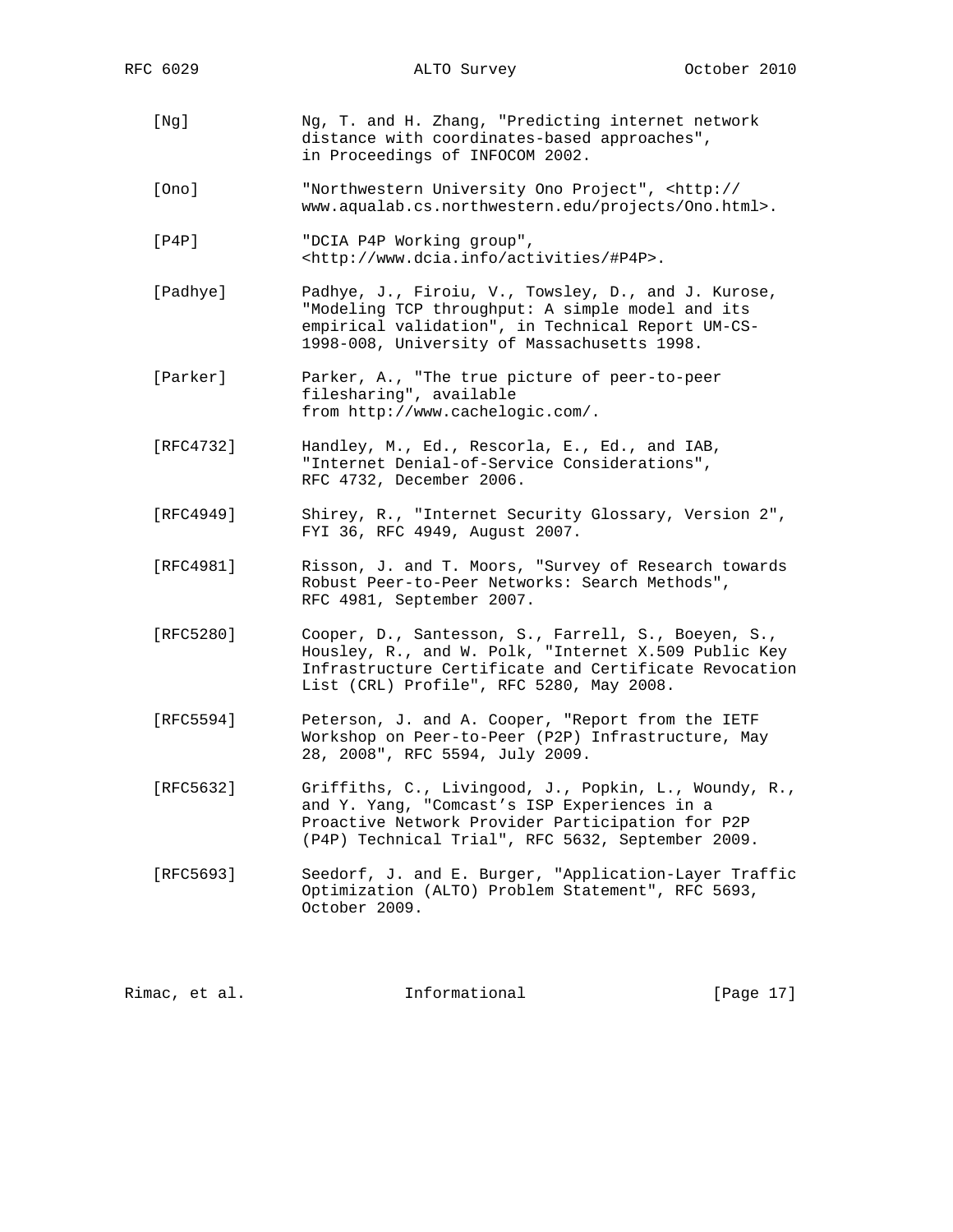- [Ratnasamy] Ratnasamy, S., Francis, P., Handley, M., Karp, R., and S. Shenker, "A Scalable Content-Addressable Network", in ACM SIGCOMM: Proceedings of the 2001 conference on Applications, technologies, architectures, and protocols for computer communications, January 2001.
- [Ren] Ren, S., Guo, L., and X. Zhang, "ASAP: An AS-aware peer-relay protocol for high quality VoIP", in Proceedings of IEEE ICDCS 2006.
- [Rhea] Rhea, S., Godfrey, B., Karp, B., Kubiatowicz, J., Ratnasamy, S., Shenker, S., Stoica, I., and H. Yu, "OpenDHT: a public DHT service and its uses", in ACM SIGCOMM: Proceedings of the 2005 conference on Applications, technologies, architectures, and protocols for computer communications, August 2005.
- [Saucez] Saucez, D., Donnet, B., and O. Bonaventure, "Implementation and Preliminary Evaluation of an ISP- Driven Informed Path Selection", in Proceedings of ACM CoNEXT 2007.
- [Seetharaman] Seetharaman, S., Hilt, V., Hofmann, M., and M. Ammar, "Preemptive Strategies to Improve Routing Performance of Native and Overlay Layers", in Proceedings of IEEE INFOCOM 2007.
- [Sit] Sit, E. and R. Morris, "Security Considerations for Peer-to-Peer Distributed Hash Tables, Revised Papers from the First", in Proceedings of the First International Workshop on Peer-to-Peer Systems, March 2002.
- [Su] Su, A., Choffnes, D., Kuzmanovic, A., and F. Bustamante, "Drafting behind Akamai (travelocity based detouring)", in ACM SIGCOMM: Proceedings of the 2006 conference on Applications, technologies, architectures, and protocols for computer communications.
- [Vuze] "Vuze bittorrent client", <http://www.vuze.com/>.
- [Wallach] Wallach, D., "A survey of peer-to-peer security issues", in Proceedings of International Symposium on Software Security, 2002.

| [Page 18]<br>Rimac, et al.<br>Informational |  |
|---------------------------------------------|--|
|---------------------------------------------|--|